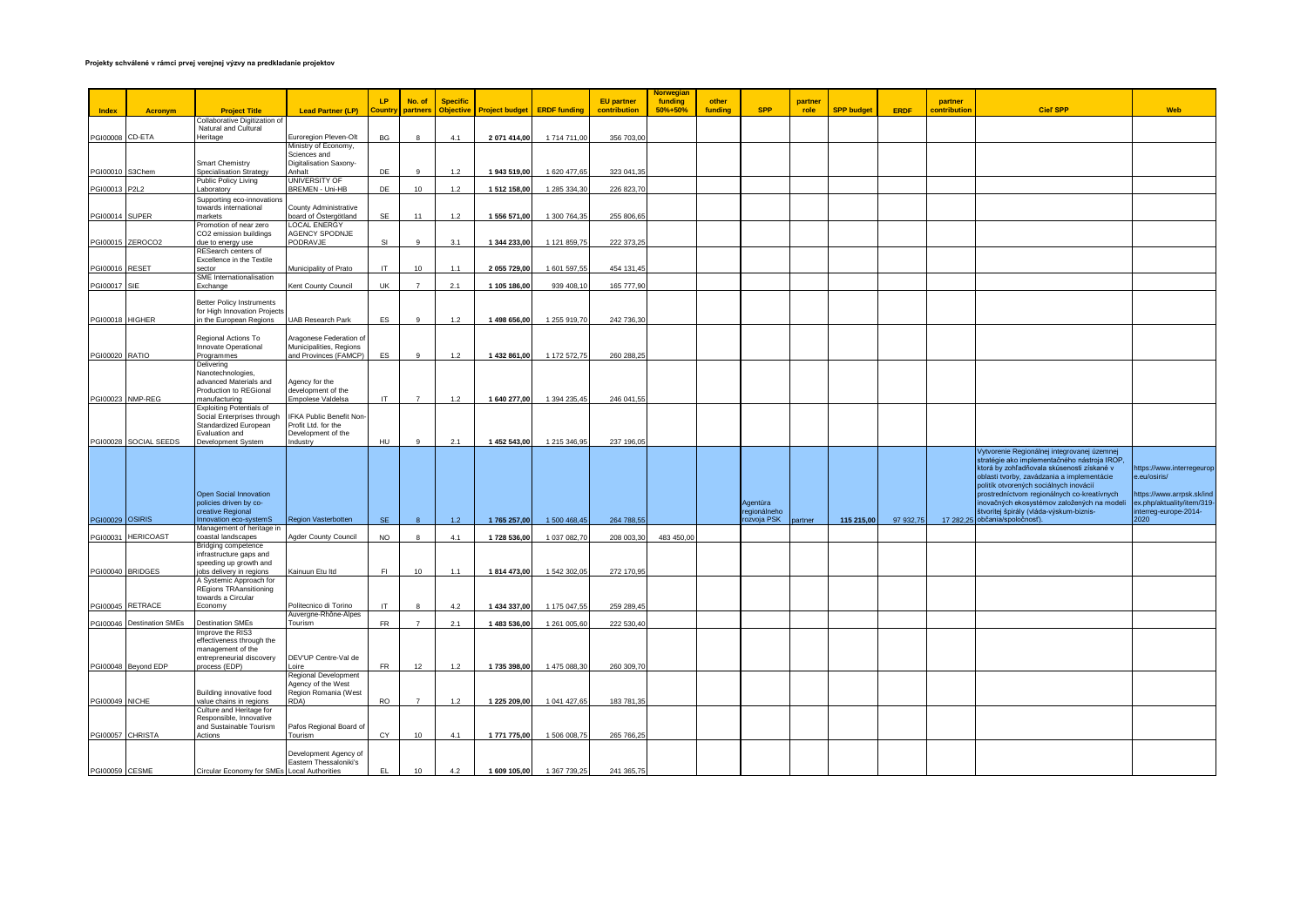|                  |                       | Improving policies in<br>support of shared pilot      |                                                 |           |                  |       |              |              |            |            |           |                        |        |            |            |           |                                                                                       |                                             |
|------------------|-----------------------|-------------------------------------------------------|-------------------------------------------------|-----------|------------------|-------|--------------|--------------|------------|------------|-----------|------------------------|--------|------------|------------|-----------|---------------------------------------------------------------------------------------|---------------------------------------------|
|                  |                       | facilities to increase their                          |                                                 |           |                  |       |              |              |            |            |           |                        |        |            |            |           |                                                                                       |                                             |
|                  |                       | impact on the Key Enabling                            |                                                 |           |                  |       |              |              |            |            |           |                        |        |            |            |           |                                                                                       |                                             |
|                  |                       | <b>Technology Industrial</b>                          |                                                 |           |                  |       |              |              |            |            |           |                        |        |            |            |           |                                                                                       |                                             |
|                  |                       | Biotech and the European                              | Bio Base Europe Pilot                           |           |                  |       |              |              |            |            |           |                        |        |            |            |           |                                                                                       |                                             |
|                  | PGI00060 SmartPilots  | Bio-economy                                           | Plant                                           | <b>BE</b> | $\overline{7}$   | 1.1   | 1 074 143,00 | 888 159,95   | 185 983,05 |            |           |                        |        |            |            |           |                                                                                       |                                             |
|                  |                       | Public AuthoritieS                                    |                                                 |           |                  |       |              |              |            |            |           |                        |        |            |            |           |                                                                                       |                                             |
|                  |                       | Supporting low-cArbon                                 |                                                 |           |                  |       |              |              |            |            |           |                        |        |            |            |           |                                                                                       |                                             |
|                  |                       | Growth in European                                    | Pas-de-Calais County                            |           |                  |       |              |              |            |            |           |                        |        |            |            |           |                                                                                       |                                             |
|                  | PGI00066 PASSAGE      | maritime border regions                               | Council                                         | <b>FR</b> | 12               | 3.1   | 1 933 217,00 | 1 616 546,40 | 310 705,60 |            | 5 965,00  |                        |        |            |            |           |                                                                                       |                                             |
|                  |                       | <b>Enhancing SME</b>                                  |                                                 |           |                  |       |              |              |            |            |           |                        |        |            |            |           |                                                                                       |                                             |
|                  |                       | competitiveness and                                   | INTIA - Institute for Agri-                     |           |                  |       |              |              |            |            |           |                        |        |            |            |           |                                                                                       |                                             |
|                  | PGI00070 SME ORGANICS | sustainability in the organic<br>sector               | food Technology and<br>nfrastructure of Navarre | ES        | 12               | 2.1   | 2 114 719,00 | 1 426 257,25 | 294 541,75 |            | 393 920,0 |                        |        |            |            |           |                                                                                       |                                             |
|                  |                       |                                                       | Adam Mickiewicz                                 |           |                  |       |              |              |            |            |           |                        |        |            |            |           |                                                                                       |                                             |
|                  |                       |                                                       | University Foundation,                          |           |                  |       |              |              |            |            |           |                        |        |            |            |           |                                                                                       |                                             |
|                  |                       | Efficient support services                            | Poznan Science and                              |           |                  |       |              |              |            |            |           |                        |        |            |            |           |                                                                                       |                                             |
| PGI00087 ESSPO   |                       | portfolios for SMEs                                   | echnology Park                                  | <b>PL</b> | 12               | 2.1   | 1854 482,00  | 1 574 118,20 | 280 363,80 |            |           |                        |        |            |            |           |                                                                                       |                                             |
|                  |                       | Supporting knowledge                                  | Ministry for Regional                           |           |                  |       |              |              |            |            |           |                        |        |            |            |           |                                                                                       |                                             |
|                  |                       | capacity in ICT among SME                             | Development and                                 |           |                  |       |              |              |            |            |           |                        |        |            |            |           |                                                                                       |                                             |
|                  |                       | to engage in growth and                               | Transport of Saxony-                            |           |                  |       |              |              |            |            |           |                        |        |            |            |           |                                                                                       |                                             |
| PGI00088 SKILLS+ |                       | nnovation                                             | Anhalt                                          | <b>DF</b> | 12               | 2.1   | 2 185 639.00 | 1 681 338,15 | 310 150.85 | 194 150,00 |           |                        |        |            |            |           |                                                                                       |                                             |
|                  |                       |                                                       |                                                 |           |                  |       |              |              |            |            |           |                        |        |            |            |           |                                                                                       |                                             |
|                  |                       |                                                       | Ministry of Environment                         |           |                  |       |              |              |            |            |           |                        |        |            |            |           |                                                                                       |                                             |
|                  |                       |                                                       | and Spatial Planning of                         |           |                  |       |              |              |            |            |           |                        |        |            |            |           |                                                                                       |                                             |
|                  |                       | Innovative Models for<br>Protected Areas: exChange    | Indalusia. Regional<br>Government of            |           |                  |       |              |              |            |            |           |                        |        |            |            |           |                                                                                       |                                             |
| PGI00094 IMPACT  |                       | and Transfer                                          | Andalucía                                       | ES        |                  | 4.1   | 1 244 837,00 | 1 010 755,95 | 234 081,05 |            |           |                        |        |            |            |           |                                                                                       |                                             |
|                  |                       | SUSTAINABLE                                           |                                                 |           |                  |       |              |              |            |            |           |                        |        |            |            |           |                                                                                       |                                             |
|                  |                       | <b>MEASURES FOR</b>                                   |                                                 |           |                  |       |              |              |            |            |           |                        |        |            |            |           |                                                                                       |                                             |
|                  |                       | ACHIEVING RESILIENT                                   | Scientific Research                             |           |                  |       |              |              |            |            |           |                        |        |            |            |           |                                                                                       |                                             |
|                  |                       | <b>TRANSPORTATION IN</b>                              | Centre of the Slovenian                         |           |                  |       |              |              |            |            |           |                        |        |            |            |           |                                                                                       |                                             |
|                  |                       | METROPOLITAN                                          | Academy of Sciences                             |           |                  |       |              |              |            |            |           |                        |        |            |            |           |                                                                                       |                                             |
|                  | PGI00100 SMART-MR     | <b>REGIONS</b>                                        | nd Arts                                         | SI        | 10 <sup>10</sup> | 3.1   | 2 215 566,00 | 1 661 247,65 | 293 161,35 | 261 157,00 |           |                        |        |            |            |           |                                                                                       |                                             |
|                  |                       | Boosting innovative                                   |                                                 |           |                  |       |              |              |            |            |           |                        |        |            |            |           |                                                                                       |                                             |
|                  |                       | <b>Entrepreneurial Ecosystem</b>                      |                                                 |           |                  |       |              |              |            |            |           |                        |        |            |            |           |                                                                                       |                                             |
|                  |                       | in Regions for young                                  | Helsinki-Uusimaa                                |           |                  |       |              |              |            |            |           |                        |        |            |            |           |                                                                                       |                                             |
| PGI00111 IEER    |                       | entrepreneurs                                         | Regional Council                                | F1        | 12               | 2.1   | 2 294 882,00 | 1 950 649,70 | 344 232,30 |            |           |                        |        |            |            |           |                                                                                       |                                             |
|                  |                       | Improving policy                                      |                                                 |           |                  |       |              |              |            |            |           |                        |        |            |            |           |                                                                                       |                                             |
|                  |                       | instruments supporting                                |                                                 |           |                  |       |              |              |            |            |           |                        |        |            |            |           |                                                                                       |                                             |
|                  | PGI00115 UpGradeSME   | innovative SME<br>performance                         | Pannon Business<br><b>Network Association</b>   | HU.       | $\circ$          | 2.1   | 1 307 321,00 | 1 111 222,85 | 196 098,15 |            |           |                        |        |            |            |           |                                                                                       |                                             |
|                  |                       |                                                       | <b>REGIONAL</b>                                 |           |                  |       |              |              |            |            |           |                        |        |            |            |           |                                                                                       |                                             |
|                  |                       | Interregional Learning                                | <b>ASSOCIATION OF</b>                           |           |                  |       |              |              |            |            |           |                        |        |            |            |           |                                                                                       |                                             |
|                  |                       | towards Sustainable                                   | <b>AZIO</b>                                     |           |                  |       |              |              |            |            |           |                        |        |            |            |           |                                                                                       |                                             |
|                  |                       | Mobility in Europe: the                               | <b>MUNICIPALITIES -</b>                         |           |                  |       |              |              |            |            |           |                        |        |            |            |           |                                                                                       |                                             |
|                  | PGI00116 REGIO-MOB    | REGIO-MOB Experience                                  | ANCI LAZIO                                      | IT.       | $\mathbf{g}$     | 3.1   | 1 051 807,00 | 894 035,95   | 157 771,05 |            |           |                        |        |            |            |           |                                                                                       |                                             |
|                  |                       |                                                       |                                                 |           |                  |       |              |              |            |            |           |                        |        |            |            |           |                                                                                       |                                             |
|                  |                       | Competitive territories                               |                                                 |           |                  |       |              |              |            |            |           |                        |        |            |            |           |                                                                                       |                                             |
|                  |                       | through internationalisation                          |                                                 |           |                  |       |              |              |            |            |           |                        |        |            |            |           |                                                                                       |                                             |
|                  |                       | SMEs competitiveness in                               | Municipality of Reggio                          |           |                  |       |              |              |            |            |           |                        |        |            |            |           |                                                                                       |                                             |
|                  | PGI00129 COMPETE IN   | lobalised regions                                     | Emilia                                          | IT.       |                  | 2.1   | 1 416 574.00 | 1 204 087.90 | 212 486.10 |            |           |                        |        |            |            |           |                                                                                       |                                             |
|                  |                       | <b>Supporting Practices for</b>                       |                                                 |           |                  |       |              |              |            |            |           |                        |        |            |            |           |                                                                                       |                                             |
|                  |                       | Entrepreneurship<br>Ecosystems in the                 |                                                 |           |                  |       |              |              |            |            |           |                        |        |            |            |           |                                                                                       |                                             |
|                  |                       | Development of Urban                                  |                                                 |           |                  |       |              |              |            |            |           |                        |        |            |            |           |                                                                                       |                                             |
|                  | PGI00141 SPEED UP     | Policies                                              | Municipality of Florence                        | IT        | $\alpha$         | 2.1   | 1 797 324,00 | 1 527 725,40 | 269 598,60 |            |           |                        |        |            |            |           |                                                                                       |                                             |
|                  |                       | RuralGrowth - increasing                              |                                                 |           |                  |       |              |              |            |            |           |                        |        |            |            |           |                                                                                       |                                             |
|                  |                       | competitiveness of SMEs in                            |                                                 |           |                  |       |              |              |            |            |           |                        |        |            |            |           |                                                                                       |                                             |
|                  |                       | the rural visitor economy                             | ocal Government of                              |           |                  |       |              |              |            |            |           |                        |        |            |            |           |                                                                                       |                                             |
|                  | PGI00142 RuralGrowth  | sector                                                | Nagykanizsa                                     | HU        | $\overline{7}$   | 2.1   | 1 483 920,00 | 1 261 332,00 | 222 588,00 |            |           |                        |        |            |            |           |                                                                                       |                                             |
|                  |                       |                                                       |                                                 |           |                  |       |              |              |            |            |           |                        |        |            |            |           |                                                                                       |                                             |
|                  |                       |                                                       |                                                 |           |                  |       |              |              |            |            |           |                        |        |            |            |           | Vytvorenie udržateľného a financovateľného                                            |                                             |
|                  |                       |                                                       |                                                 |           |                  |       |              |              |            |            |           |                        |        |            |            |           | regionálneho dopravného systému reagujúceho                                           |                                             |
|                  |                       |                                                       |                                                 |           |                  |       |              |              |            |            |           |                        |        |            |            |           | na dopyt (flexibilná verejná doprava), ktorý bude                                     |                                             |
|                  |                       |                                                       |                                                 |           |                  |       |              |              |            |            |           |                        |        |            |            |           | v súlade s Regionálnou integrovanou územnou                                           |                                             |
|                  |                       |                                                       |                                                 |           |                  |       |              |              |            |            |           |                        |        |            |            |           | stratégiou podporovanou cez IROP a ktorý                                              |                                             |
|                  |                       |                                                       |                                                 |           |                  |       |              |              |            |            |           | Agentúra na<br>podporu |        |            |            |           | pokryje "poslednú míľu" cesty turistov do<br>turistickej destinácie/poskytne miestnym | https://www.interregeurop<br>e.eu/lastmile/ |
|                  |                       |                                                       |                                                 |           |                  |       |              |              |            |            |           | egionálneho            |        |            |            |           | alternatívny spôsob každodennej dopravy popri                                         |                                             |
|                  |                       | Sustainable mobility for the Environment Agency       |                                                 |           |                  |       |              |              |            |            |           | ozvoja KE,             |        |            |            |           | cestovaniu autom (zabezpečenie spojenia s                                             | http://www.arr.sk/?projekt                  |
|                  | PGI00154 LAST MILE    | ast mile in tourism regions                           | Austria - advi                                  | AT        | $\overline{7}$   | 3.1   | 1 524 942,00 | 1 276 983,00 | 247 959,00 |            |           |                        | artner | 168 038,00 | 142 832,30 | 25 205,70 | vidieckymi/odľahlými oblasťami)                                                       | $8$ gid=20                                  |
|                  |                       | PUblic authorities Role                               |                                                 |           |                  |       |              |              |            |            |           |                        |        |            |            |           |                                                                                       |                                             |
|                  |                       | Enhancing                                             |                                                 |           |                  |       |              |              |            |            |           |                        |        |            |            |           |                                                                                       |                                             |
|                  | PGI00172 PURE COSMOS  | <b>COmpetitiveness of SMeS</b>                        | Municipality of Genoa                           | IT        |                  | 2.1   | 1812 241,00  | 1 540 404,8  | 271 836,1  |            |           |                        |        |            |            |           |                                                                                       |                                             |
|                  |                       |                                                       |                                                 |           |                  |       |              |              |            |            |           |                        |        |            |            |           |                                                                                       |                                             |
|                  |                       | Bridging the innovation gap                           |                                                 |           |                  |       |              |              |            |            |           |                        |        |            |            |           |                                                                                       |                                             |
|                  |                       | through converting R&D                                |                                                 |           |                  |       |              |              |            |            |           |                        |        |            |            |           |                                                                                       |                                             |
|                  |                       | results into commercial                               | Office of the Regional                          |           |                  |       |              |              |            |            |           |                        |        |            |            |           |                                                                                       |                                             |
|                  |                       | success in a more effective                           | Government of Lower                             |           | $\circ$          |       |              |              |            |            |           |                        |        |            |            |           |                                                                                       |                                             |
|                  | PGI00176 InnoBridge   | and efficient way<br><b>Enhancing Rural and Urbar</b> | Austria                                         | AT        |                  | $1.2$ | 1 619 830,00 | 1 376 855,50 | 242 974,50 |            |           |                        |        |            |            |           |                                                                                       |                                             |
|                  |                       | Digital Innovation                                    | Digital Nièvre Joint                            |           |                  |       |              |              |            |            |           |                        |        |            |            |           |                                                                                       |                                             |
| PGI00190 ERUDITE |                       | Territories                                           | Authority                                       | <b>FR</b> | 11               | 1.2   | 2 075 178,00 | 1 737 632.30 | 337 545.70 |            |           |                        |        |            |            |           |                                                                                       |                                             |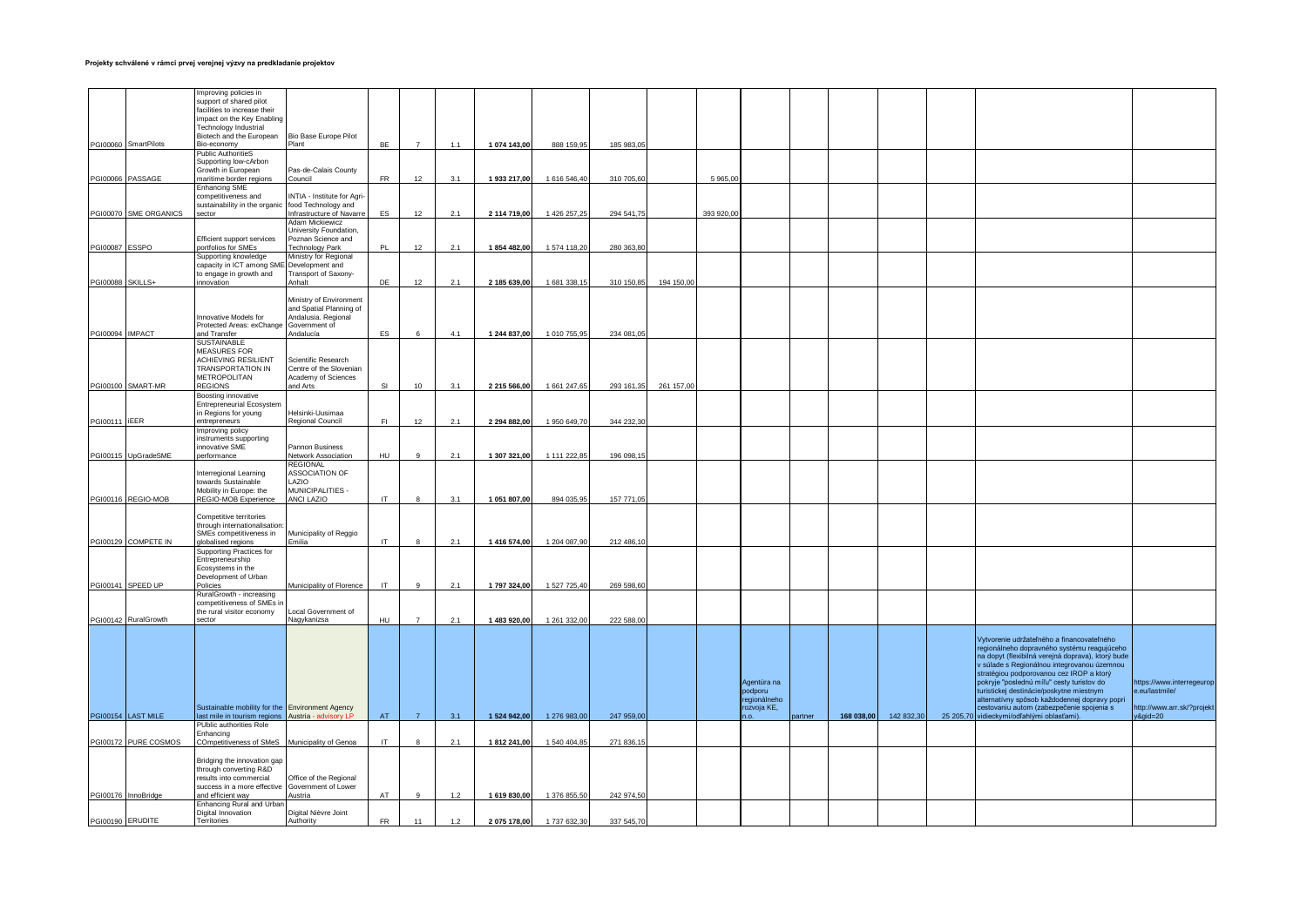|                       |                        | RESOLVE: sustainable<br>mobility and the transition        |                                                 |                  |                |       |              |              |            |           |                  |         |            |            |           |                                                                                       |                           |
|-----------------------|------------------------|------------------------------------------------------------|-------------------------------------------------|------------------|----------------|-------|--------------|--------------|------------|-----------|------------------|---------|------------|------------|-----------|---------------------------------------------------------------------------------------|---------------------------|
|                       |                        | to a low-carbon retailing                                  |                                                 |                  |                |       |              |              |            |           |                  |         |            |            |           |                                                                                       |                           |
|                       | PGI00193 RESOLVE       | economy<br>Interregional Environmental                     | City of Roermond                                | NL               | $\mathbf{q}$   | 3.1   | 1892 601,00  | 1 588 435,65 | 304 165,35 |           |                  |         |            |            |           |                                                                                       |                           |
|                       |                        | Integration of Waste                                       |                                                 |                  |                |       |              |              |            |           |                  |         |            |            |           |                                                                                       |                           |
|                       | PGI00196 INTHERWASTE   | Management in European<br>Heritage Cities                  | Sanitation Córdoba<br>SADECO)                   | ES               |                | 4.2   | 1 274 858,00 | 1 083 629,30 | 191 228,70 |           |                  |         |            |            |           |                                                                                       |                           |
|                       |                        | Towards new Regional                                       |                                                 |                  |                |       |              |              |            |           |                  |         |            |            |           |                                                                                       |                           |
|                       |                        | Action plans for sustainable                               |                                                 |                  |                |       |              |              |            |           |                  |         |            |            |           |                                                                                       |                           |
| <b>PGI00208 TRAM</b>  |                        | urban Mobility<br>Regional policies for                    | Marche Region                                   | IT.              |                | 3.1   | 1 290 909,00 | 1 097 272,65 | 193 636,35 |           |                  |         |            |            |           |                                                                                       |                           |
|                       |                        | innovation driven                                          |                                                 |                  |                |       |              |              |            |           |                  |         |            |            |           |                                                                                       |                           |
|                       | PGI00241 INNOGROW      | competitiveness and growt<br>of rural SMEs                 | Region of Thessaly                              | FL               | $\alpha$       | 2.1   | 1 497 386,00 | 1 236 582,70 | 260 803,30 |           |                  |         |            |            |           |                                                                                       |                           |
|                       |                        | Business ecosystem for                                     |                                                 |                  |                |       |              |              |            |           |                  |         |            |            |           |                                                                                       |                           |
| PGI00243 TRINNO       |                        | TRadition and INNOvation                                   | <b>Arezzo Innovation</b>                        | <b>IT</b>        | $\overline{7}$ | 2.1   | 1 187 523,00 | 1 009 394,55 | 178 128,45 |           |                  |         |            |            |           |                                                                                       |                           |
|                       |                        | New Models of Innovation<br>for Strategic Cluster          | ecoplus. The Business                           |                  |                |       |              |              |            |           |                  |         |            |            |           |                                                                                       |                           |
|                       | PGI00274 CLUSTERIX 2.0 | Partnerships                                               | Agency of Lower Austria                         | AT               | 11             | 1.2   | 1881857,00   | 1 599 578,45 | 282 278,55 |           |                  |         |            |            |           |                                                                                       |                           |
|                       |                        |                                                            |                                                 |                  |                |       |              |              |            |           |                  |         |            |            |           |                                                                                       |                           |
|                       |                        |                                                            | Emilia-Romagna Region                           |                  |                |       |              |              |            |           |                  |         |            |            |           |                                                                                       |                           |
|                       |                        | Nnovation and Knowledge                                    | - General Directorate for                       |                  |                |       |              |              |            |           |                  |         |            |            |           |                                                                                       |                           |
|                       | PGI00277 INKREASE      | for REgional Actions and<br>SystEms                        | Knowledge, Labour and<br>Enterprise Economy     | <b>IT</b>        |                | 1.2   | 1 464 486,00 | 1 223 419,80 | 241 066.20 |           |                  |         |            |            |           |                                                                                       |                           |
|                       |                        | Industrial Symbiosis for                                   | Foundation FUNDECYT                             |                  |                |       |              |              |            |           |                  |         |            |            |           |                                                                                       |                           |
|                       |                        | Regional Sustainable                                       | Scientific and                                  |                  |                |       |              |              |            |           |                  |         |            |            |           |                                                                                       |                           |
| PGI00291              | <b>SYMBI</b>           | Growth and a Resource<br><b>Efficient Circular Economy</b> | Technological Park of<br>Extremadura            | ES               | 10             | 4.2   | 1 607 825,00 | 1 366 651,25 | 241 173.75 |           |                  |         |            |            |           |                                                                                       |                           |
|                       |                        |                                                            |                                                 |                  |                |       |              |              |            |           |                  |         |            |            |           | Vytvorenie spoločného cezhraničného systému                                           |                           |
|                       |                        |                                                            |                                                 |                  |                |       |              |              |            |           |                  |         |            |            |           | riadenia prírodného a kultúrneho dedičstva,<br>ktorým by sa dosiahla vyváženosť medzi |                           |
|                       |                        |                                                            |                                                 |                  |                |       |              |              |            |           |                  |         |            |            |           | ochranou a udržateľným využívaním prírodných                                          |                           |
|                       |                        |                                                            |                                                 |                  |                |       |              |              |            |           |                  |         |            |            |           | a kultúrnych zdrojov. Vytvorenie schémy                                               | https://www.interregeurop |
|                       |                        | Sustainable heritage                                       |                                                 |                  |                |       |              |              |            |           |                  |         |            |            |           | participatívnej správy (zapojení<br>miestni/regionálni verejní a súkromní aktéri) v   | e.eu/sware/               |
|                       |                        | management of WAterway                                     |                                                 |                  |                |       |              |              |            |           | <b>EGTC Pons</b> |         |            |            |           | rámci programu cezhraničnej spolupráce HU-                                            | https://www.ponsdanubii.  |
| <b>PGI00294 SWARE</b> |                        | Regions<br>Leveraging Cluster Policies                     | ssociation Regio Water                          | <b>NL</b>        | 6              | 4.1   | 1 365 338,00 | 1 160 537,30 | 204 800,70 |           | <b>Danubii</b>   | partner | 153 732,00 | 130 672,20 | 23 059,80 | <b>SK</b>                                                                             | eu/sk/sware               |
|                       |                        | or successful                                              | <b>SPRI - Basque Busines</b>                    |                  |                |       |              |              |            |           |                  |         |            |            |           |                                                                                       |                           |
|                       | PGI00304 CLUSTERS3     | mplementation of RIS3                                      | evelopment Agency                               | ES               | 10             | 1.2   | 1 592 378.00 | 1 338 962.50 | 253 415.50 |           |                  |         |            |            |           |                                                                                       |                           |
|                       |                        | Access to Microfinance for<br>Small and Medium-sized       |                                                 |                  |                |       |              |              |            |           |                  |         |            |            |           |                                                                                       |                           |
|                       | PGI01356 ATM for SMEs  | <b>Interprises</b>                                         | Fejér Enterprise Agency                         | HU               | 10             | 2.1   | 1 639 836,00 | 1 341 720,25 | 280 376,75 | 17 739,00 |                  |         |            |            |           |                                                                                       |                           |
|                       |                        | Financial Instruments for                                  | Extremadura Energy                              |                  |                |       |              |              |            |           |                  |         |            |            |           |                                                                                       |                           |
|                       | PGI01361 FINERPOL      | <b>Energy Renovation Policies</b>                          | Agency                                          | ES               | $\circ$        | 3.1   | 1 615 855,00 | 1 354 533,15 | 261 321,85 |           |                  |         |            |            |           |                                                                                       |                           |
|                       |                        | Network for Technology,<br>Innovation and Translation      | Galician Health<br>Knowledge Agency             |                  |                |       |              |              |            |           |                  |         |            |            |           |                                                                                       |                           |
| PGI01366 TITTAN       |                        | n Ageing.                                                  | ACIS)                                           | <b>ES</b>        | $\overline{7}$ | $1.2$ | 1 526 485,00 | 1 258 943,95 | 267 541,05 |           |                  |         |            |            |           |                                                                                       |                           |
|                       |                        | Delivery of Innovative                                     |                                                 |                  |                |       |              |              |            |           |                  |         |            |            |           |                                                                                       |                           |
|                       |                        | solutions for Home Care by<br>strengthening quadruple-     | <b>NICOSIA</b>                                  |                  |                |       |              |              |            |           |                  |         |            |            |           |                                                                                       |                           |
|                       |                        | helix cooperation in regional                              | DEVELOPMENT                                     |                  |                |       |              |              |            |           |                  |         |            |            |           |                                                                                       |                           |
| PGI01388 HoCare       |                        | nnovation chains                                           | <b>AGENCY (ANEL)</b>                            | CY               |                | 1.2   | 1 247 673,00 | 1 041 361,35 | 206 311,65 |           |                  |         |            |            |           |                                                                                       |                           |
|                       |                        | Enhancing policies through<br>interregional cooperation:   |                                                 |                  |                |       |              |              |            |           |                  |         |            |            |           |                                                                                       |                           |
|                       |                        | New industrial value chains                                | The Baltic Institute of                         |                  |                |       |              |              |            |           |                  |         |            |            |           |                                                                                       |                           |
|                       | PGI01400 S34Growth     | or growth                                                  | Finland                                         | F1               | 11             | 1.2   | 1 940 239,00 | 1 629 693,15 | 310 545,85 |           |                  |         |            |            |           |                                                                                       |                           |
|                       |                        |                                                            |                                                 |                  |                |       |              |              |            |           |                  |         |            |            |           |                                                                                       |                           |
|                       |                        |                                                            | Andalusian Energy<br>Agency, Regional           |                  |                |       |              |              |            |           |                  |         |            |            |           |                                                                                       |                           |
|                       |                        | BOOSTING LOW CARBON                                        | Ministry of Employment                          |                  |                |       |              |              |            |           |                  |         |            |            |           |                                                                                       |                           |
|                       |                        | INNOVATIVE BUILDING                                        | Enterprise and                                  |                  |                |       |              |              |            |           |                  |         |            |            |           |                                                                                       |                           |
|                       | PGI01403 BUILD2LC      | REHABILITATION IN<br>EUROPEAN REGIONS                      | Commerce, Andalusian<br>Government (AEA)        | ES               |                | 3.1   | 1 622 547,00 | 1 353 671,15 | 268 875,85 |           |                  |         |            |            |           |                                                                                       |                           |
|                       |                        | Health Innovation                                          |                                                 |                  |                |       |              |              |            |           |                  |         |            |            |           |                                                                                       |                           |
|                       |                        | <b>Experimental Landscape</b><br>through Policy            | <b>Brainport Development</b>                    |                  |                |       |              |              |            |           |                  |         |            |            |           |                                                                                       |                           |
| PGI01462 HELIUM       |                        | mprovement                                                 | N.V.                                            | <b>NL</b>        |                | 1.2   | 1 982 862,00 | 1 685 432,70 | 297 429,30 |           |                  |         |            |            |           |                                                                                       |                           |
| <b>PGI01464 INTRA</b> |                        | Internationalisation of<br>regional SMEs                   | Maribor Development<br>Agency                   | SI               | $\epsilon$     | 2.1   | 1 640 062,00 | 1 370 022,8  | 270 039,20 |           |                  |         |            |            |           |                                                                                       |                           |
|                       |                        |                                                            | Nordregio - Nordic                              |                  |                |       |              |              |            |           |                  |         |            |            |           |                                                                                       |                           |
|                       |                        | Regional Policies towards                                  | Centre for Spatial                              |                  |                |       |              |              |            |           |                  |         |            |            |           |                                                                                       |                           |
|                       | PGI01473 Social Green  | Greening the Social<br>Housing Sector                      | Development - advisor                           | <b>SF</b>        | $\mathsf{Q}$   | 3.1   | 1 191 397.00 | 1 000 697.25 | 190 699.75 |           |                  |         |            |            |           |                                                                                       |                           |
|                       |                        |                                                            | Regional Agency for                             |                  |                |       |              |              |            |           |                  |         |            |            |           |                                                                                       |                           |
| PGI01482 REBUS        |                        | Renovation for Energy<br>efficient BUildingS               | waste & resource<br>nanagement                  | IT               | $\mathbf{R}$   | 3.1   | 1715 844.00  | 1 443 262,70 | 272 581,30 |           |                  |         |            |            |           |                                                                                       |                           |
|                       |                        | Smart Energy Transition to                                 |                                                 |                  |                |       |              |              |            |           |                  |         |            |            |           |                                                                                       |                           |
|                       |                        | Upgrade regional                                           | <b>Bretagne Development</b><br>Innovation (BDI) |                  |                | 3.1   | 1 390 571,00 |              |            |           |                  |         |            |            |           |                                                                                       |                           |
|                       |                        |                                                            |                                                 |                  |                |       |              |              |            |           |                  |         |            |            |           |                                                                                       |                           |
| <b>PGI01487 TRIS</b>  | PGI01484 SET-UP        | Performance<br><b>Transition Regions towards</b>           | Birmingham City                                 | ${\sf FR}$<br>UK |                |       |              | 1 153 086,0  | 237 484,95 |           |                  |         |            |            |           |                                                                                       |                           |